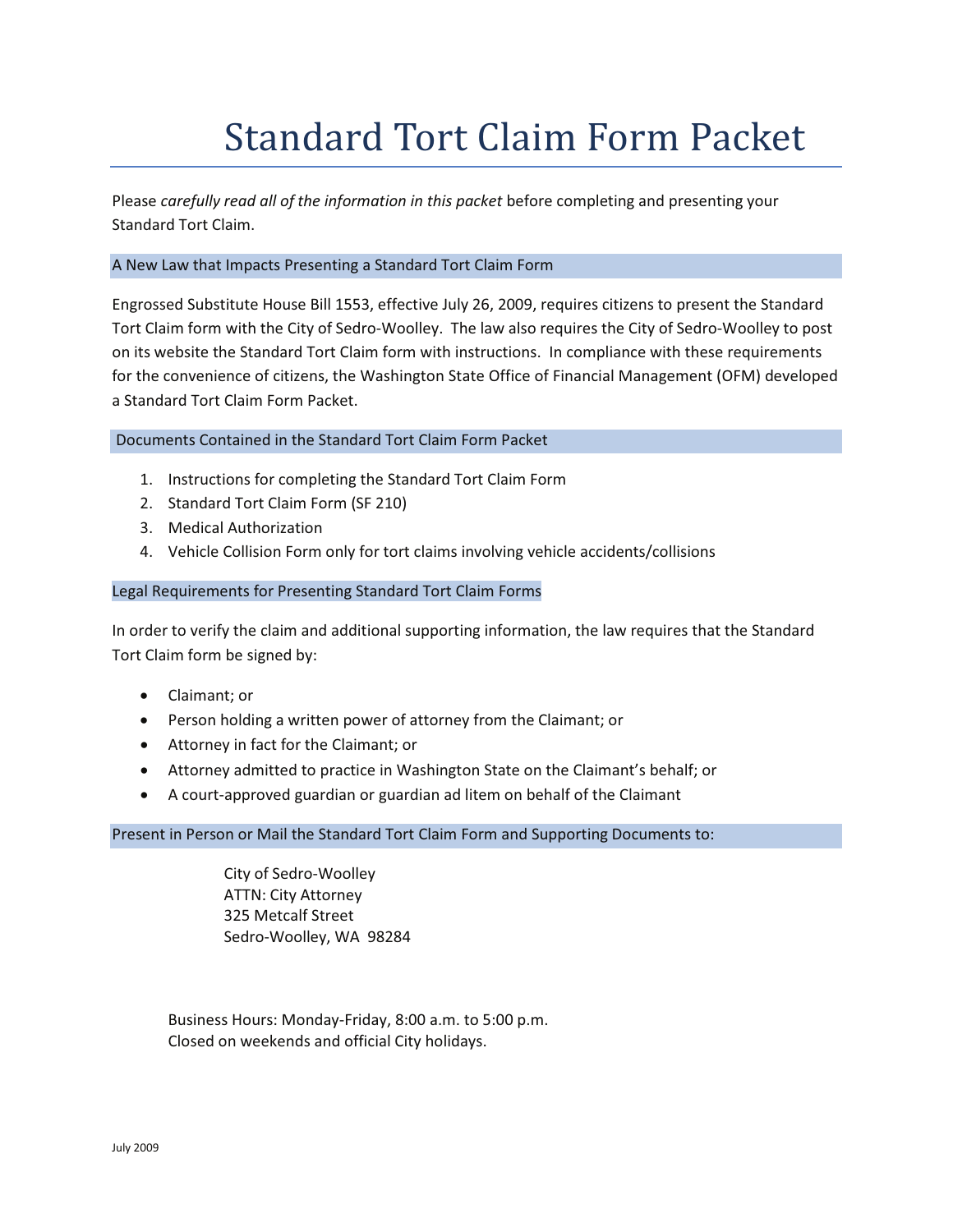- Before presenting a Standard Tort Claim form, please read these instructions, the Standard Tort Claim form, and other appropriate forms in their entirety.
- Type or print clearly in ink and sign the Standard Tort Claim form.
- Provide all requested information and any available documents or evidence supporting your claim, such as medical records or bills for personal injuries, photographs, proof of ownership for property damages, receipts for property value, etc.
- If the requested information cannot be supplied in the space provided, please use additional blank sheets so your Standard Tort Claim form can be easily read and understood.
- The following are examples on how to complete the Standard Tort Claim Form (#SF 210):
	- 1. Smith, Karen Michelle
	- 2. 1234 College Way NW, Apt. 56, Seattle WA 98178
	- 3. PO Box 910, Seattle WA 98178
	- 4. Same (or residence at the time of incident)
	- 5. 206-123-4567
	- 6. 8:00 a.m., August 9, 2008
	- 7. If the incident that caused the damages occurred over a period of time, please provide the beginning time and the ending time in item 7
	- 8. Washington, Thurston, Tumwater, Campus of South Puget Sound Community College, Building number 22
	- 9. I-5, Southbound, Milepost 109, near the Martin Way Exit
	- 10. Washington State Department of Transportation, Highway
	- 11. Smith, Thomas Arthur, 1234 College Way NW, Apt. 56, Seattle WA 98178 (360) 456-3456; Tow Truck Driver, Nisqually Towing
	- 12. Unknown
	- 13. List all other witnesses having knowledge of the incident in question, with their names, addresses, and telephone numbers that are not listed within items 11 and 12. Also include a description of their knowledge. For example, if your sister was with you, when the alleged incident occurred, please include her name, address, telephone number, and indicate she witnessed the incident.
	- 14. Please provide all of your medical providers with their names, address, telephone numbers, and the type of treatment. If you were treated for a personal injury, please include your medical records and bills.
	- 15. Please describe the incident that resulted in the injury or damages, specifically answering the questions who, what, where, when and why.
	- 16. If you reported this incident to law enforcement, safety, or security personnel, please provide a copy of the report or contact information to the person you spoke with.
	- 17. Please provide the dollar amount for your damages, including your time loss, medical costs, property damage loss, etc. This amount should represent your opinion of total compensation.
	- If you are presenting a personal injury claim, please sign and attach the Medical Release form.
	- If your claim involves a motor vehicle accident, please complete, sign, and attach the Vehicle Collision Form.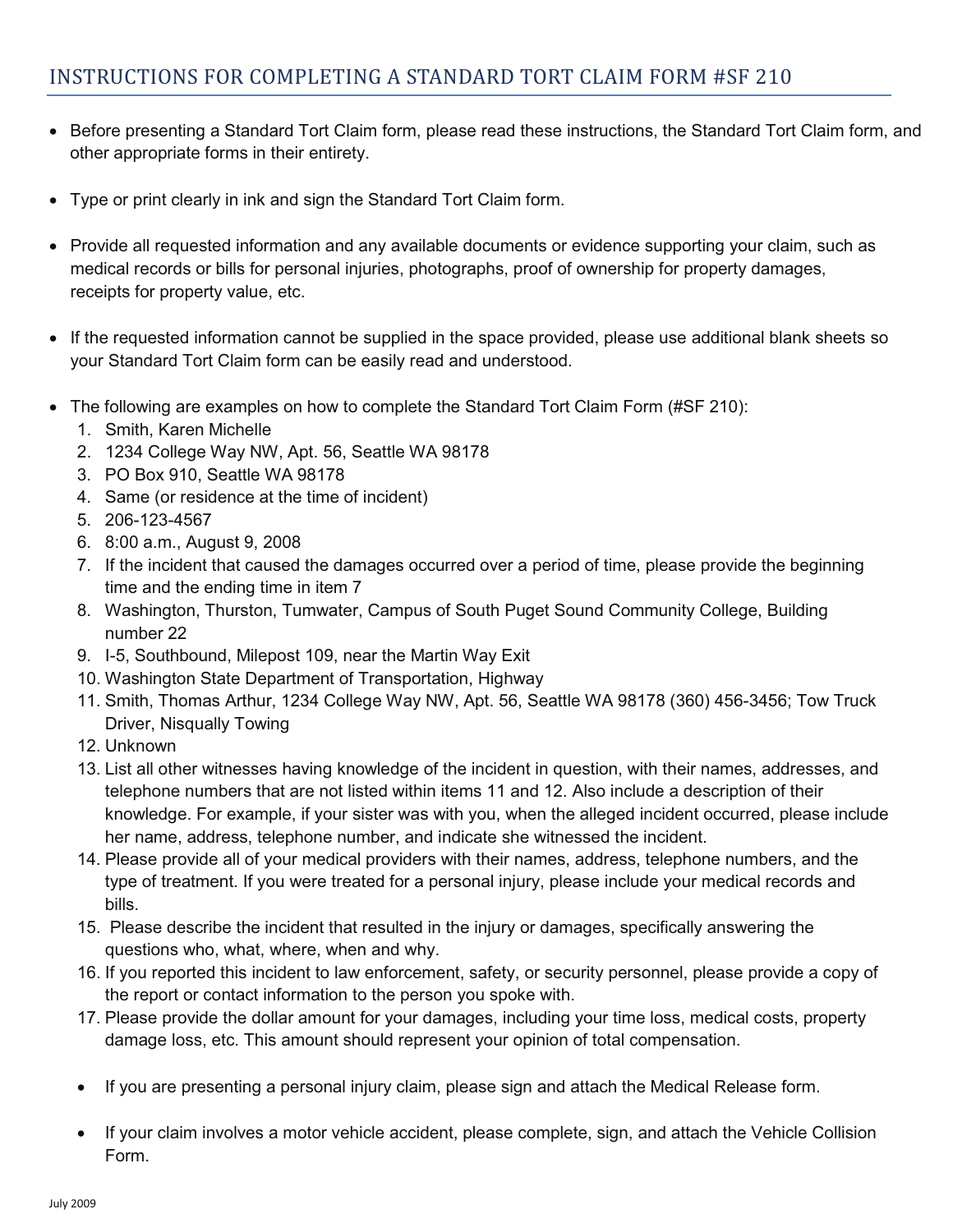| For Offical Use Only                                                                                                                                                                                                           |
|--------------------------------------------------------------------------------------------------------------------------------------------------------------------------------------------------------------------------------|
|                                                                                                                                                                                                                                |
|                                                                                                                                                                                                                                |
| No.                                                                                                                                                                                                                            |
|                                                                                                                                                                                                                                |
|                                                                                                                                                                                                                                |
| Date of birth (mm/dd/yyyy)                                                                                                                                                                                                     |
|                                                                                                                                                                                                                                |
| 3. Mailing address (if different): example and a set of the set of the set of the set of the set of the set of the set of the set of the set of the set of the set of the set of the set of the set of the set of the set of t |
| 4. Residential address at the time of the incident (if different from current address):                                                                                                                                        |
| the control of the control of the control of the control of the control of<br><b>Business</b>                                                                                                                                  |
|                                                                                                                                                                                                                                |
| la.m.<br>p.m. (check one)                                                                                                                                                                                                      |
| 8. If the incident occurred over a period of time, date of first and last occurrences:<br>, Time:<br>p.m. (check one)<br>la.m<br>(mm/dd/yyyy)                                                                                  |
| Place where occurred                                                                                                                                                                                                           |
|                                                                                                                                                                                                                                |
| At the intersection with or nearest<br>intersecting street                                                                                                                                                                     |
|                                                                                                                                                                                                                                |
|                                                                                                                                                                                                                                |

!\_\_\_\_\_\_\_\_\_\_\_\_\_\_\_\_\_\_\_\_\_\_\_\_\_\_\_\_\_\_\_\_\_\_\_\_\_\_\_\_\_\_\_\_\_\_\_\_\_\_\_\_\_\_\_\_\_\_\_\_\_\_\_\_\_\_\_\_\_\_\_\_\_\_\_\_\_\_\_\_\_\_\_\_\_\_\_\_\_\_\_\_\_\_\_\_\_\_\_\_!!\_

\_\_\_\_\_\_\_\_\_\_\_\_\_\_\_\_\_\_\_\_\_\_\_\_\_\_\_\_\_\_\_\_\_\_\_\_\_\_\_\_\_\_\_\_\_\_\_\_\_\_\_\_\_\_\_\_\_\_\_\_\_\_\_\_\_\_\_\_\_\_\_\_\_\_\_\_\_\_\_\_\_\_\_\_\_\_\_\_\_\_\_\_\_\_\_\_\_\_\_!!!!\_  $\_$  ,  $\_$  ,  $\_$  ,  $\_$  ,  $\_$  ,  $\_$  ,  $\_$  ,  $\_$  ,  $\_$  ,  $\_$  ,  $\_$  ,  $\_$  ,  $\_$  ,  $\_$  ,  $\_$  ,  $\_$  ,  $\_$  ,  $\_$  ,  $\_$  ,  $\_$  ,  $\_$  ,  $\_$  ,  $\_$  ,  $\_$  ,  $\_$  ,  $\_$  ,  $\_$  ,  $\_$  ,  $\_$  ,  $\_$  ,  $\_$  ,  $\_$  ,  $\_$  ,  $\_$  ,  $\_$  ,  $\_$  ,  $\_$  ,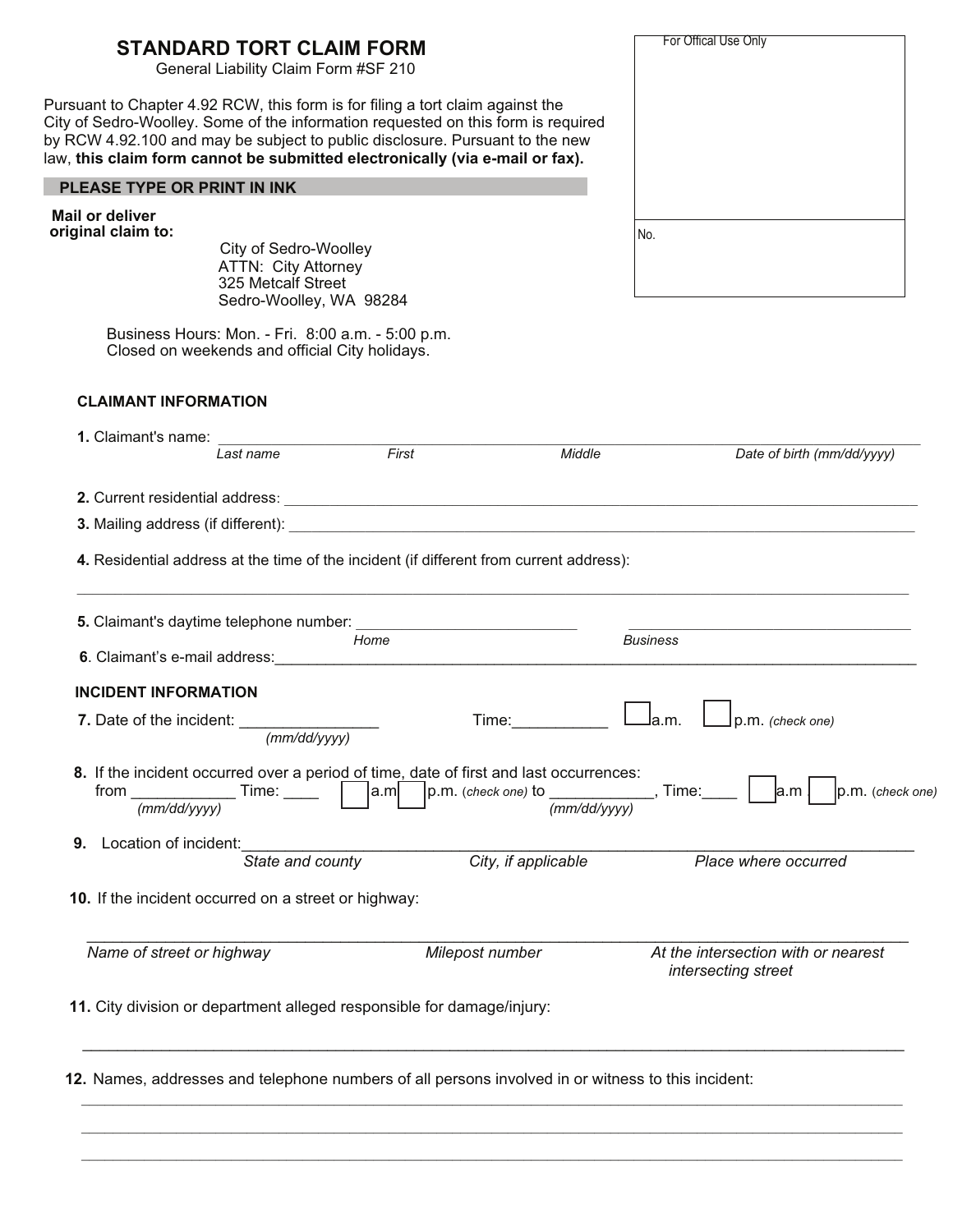14. Names, addresses and telephone numbers of all individuals not already identified in #12 and #13 above that have knowledge regarding the liability issues involved in this incident, or knowledge of the Claimant's resulting damages. Please include a brief description as to the nature and extent of each person's knowledge. Attach additional sheets if necessary.

15. Describe the cause of the injury or damages. Explain the extent of property loss or medical, physical or mental injuries. Attach additional sheets if necessary.

16. Has this incident been reported to law enforcement, safety or security personnel? If so, when and to whom?

17. Names, addresses and telephone numbers of treating medical providers. Attach copies of all medical reports and billings.

18. Please attach documents which support the claim's allegations.

19. I claim damages from the City of Sedro-Woolley in the sum of \$

This Claim form must be signed by the Claimant, a person holding a written power of attorney from the Claimant, by the attorney in fact for the Claimant, by an attorney admitted to practice in Washington State on the Claimant's behalf, or by a court-approved guardian or guardian ad litem on behalf of the Claimant.

I declare under penalty of perjury under the laws of the State of Washington that the foregoing is true and correct.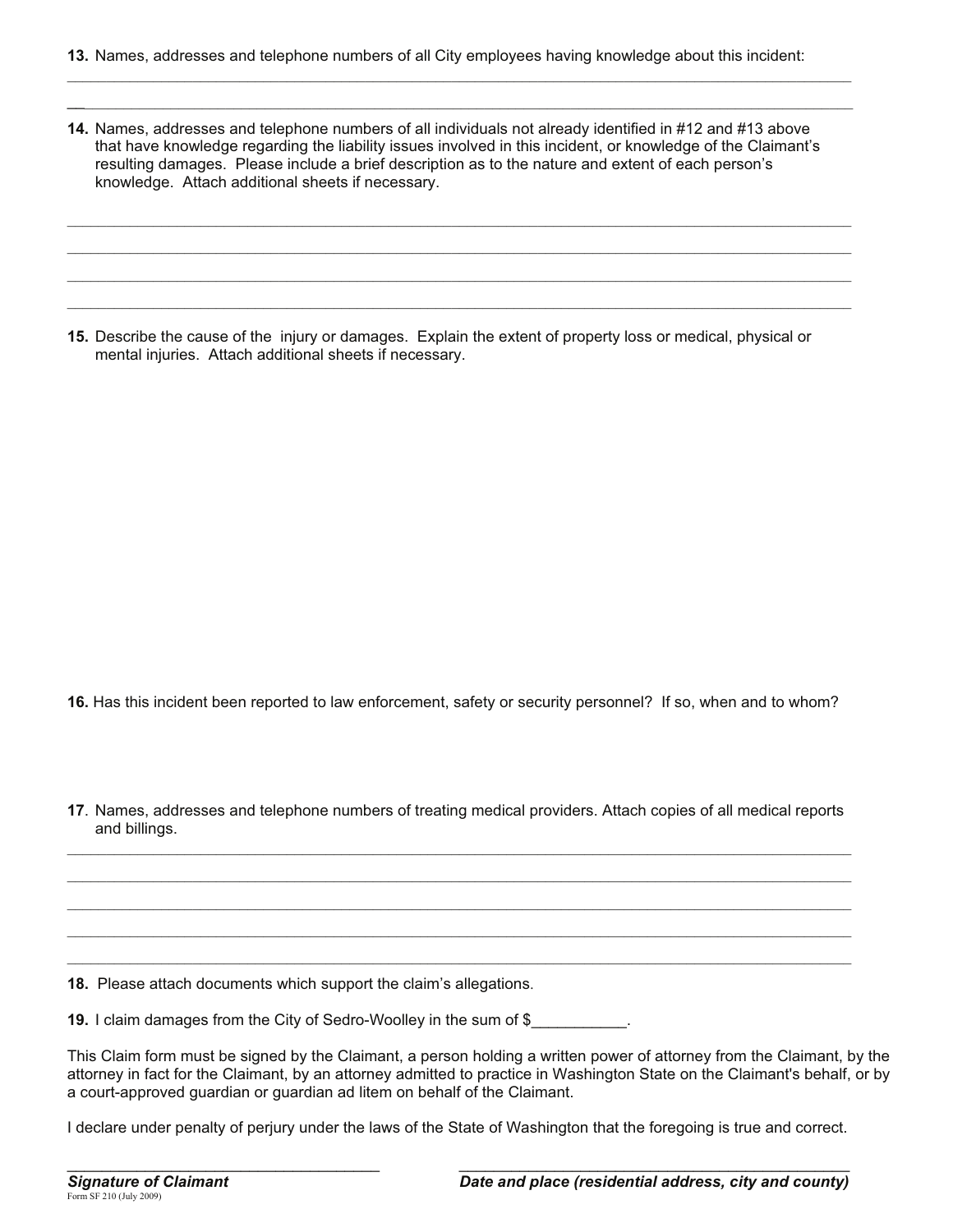|  | Jiaim# |
|--|--------|
|  |        |

## **Authorization for Release of Protected Health Information (PHI)** to The City of Sedro-Woolley Legal Department

Name:

(Last. First. Middle Initial or Middle Name)

Date of Birth: Month \_\_\_\_\_\_\_ Day \_\_\_\_\_ Year \_\_\_\_\_\_\_\_\_

I hereby authorize disclosure of my protected health information to the City of Sedro-Woolley Legal Department, for purposes of processing my claim for damages filed with the City of Sedro-Woolley.

I understand that by signing this document, I authorize the release of the following information:

Complete medical record for all services, including history and physical exam; progress notes; x-ray reports; inpatient admissions; operative notes; physical or other therapy; laboratory and other test reports; physician and physician assistant orders; nursing notes; and all other records and references designated by the provider as part of its medical record.

HIV Test Results and medical information related to HIV testing or treatment

Psychiatric, mental and behavioral health records, including treatment notes, assessments, testing documents and results, and medical records related to mental health diagnosis and treatment

Alcohol assessment, testing, referral or treatment records

All other chemical dependency assessment of treatment records

Pharmacy prescriptions and reports

All letters and memos received or sent, including electronic mail, referencing my treatment, Information related to alleged sexual assault or sexually transmitted disease, including test results

Urgent care, outpatient or other clinic visit information

Gynecological and/or obstetrical information

All client records generated for or by governmental programs of which I am a client. Identify the program(s) and agency:

Financial records related to my care and treatment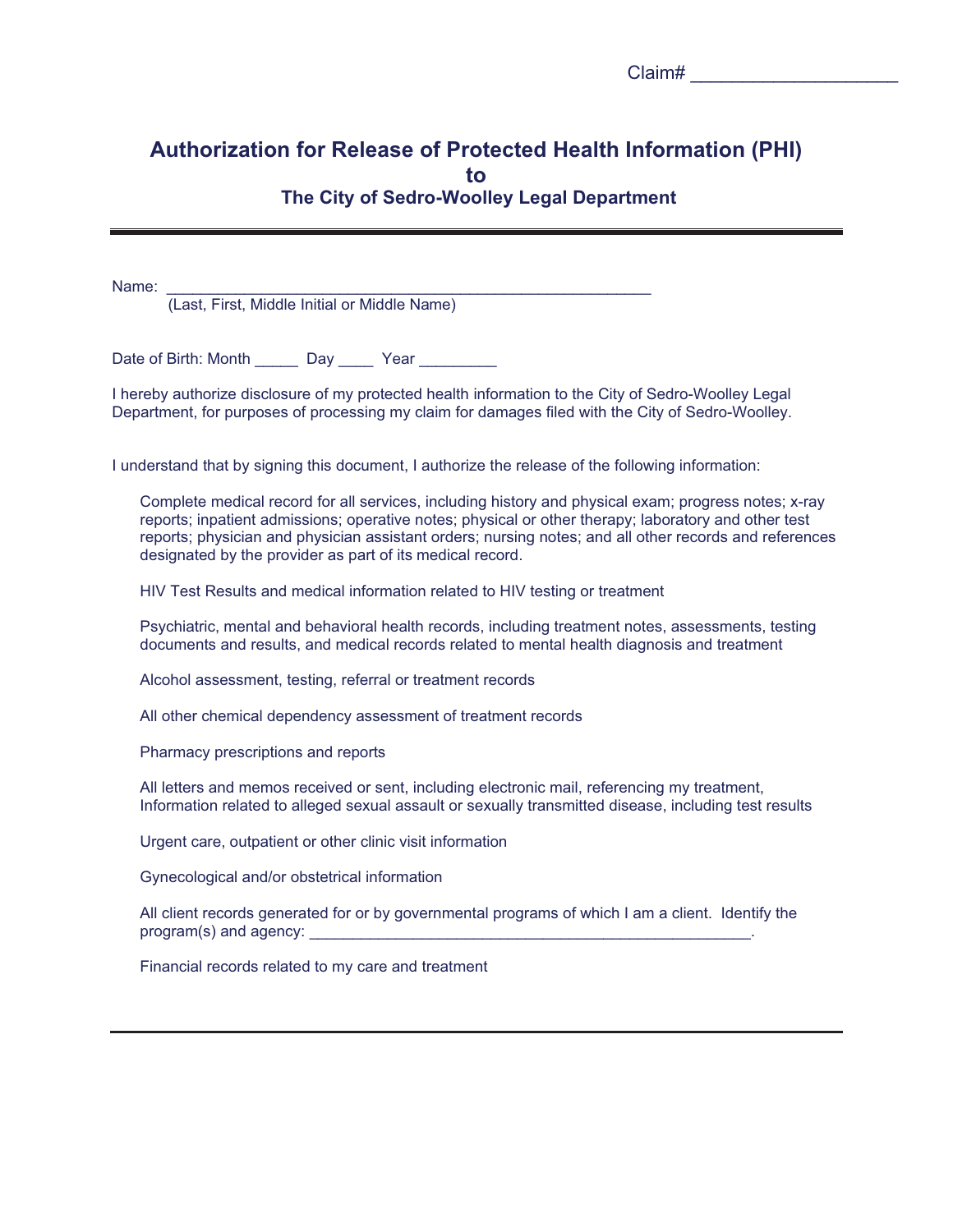## I understand the following: (PLEASE READ AND INITIAL ALL STATEMENTS)

| <b>Initials</b> | I understand that my records are protected under HIPAA/PHI regulations (federal law) and the<br>Washington State Health Care Information Act (RCW 70.02).                                                                                                                                                                                                             |
|-----------------|-----------------------------------------------------------------------------------------------------------------------------------------------------------------------------------------------------------------------------------------------------------------------------------------------------------------------------------------------------------------------|
| <b>Initials</b> | I understand that my health information may be subject to re-disclosure by the City of Sedro-<br>Woolley and not protected for purposes of evaluating and investigating the claim I have filed with<br>the City of Sedro-Woolley.                                                                                                                                     |
| Initials        | I understand that the specific information to be disclosed in my medical record may include<br>information regarding alcohol, drug or other controlled substance use, counseling referrals and/or<br>a history of testing or treatment of acquired immune deficiency syndrome.                                                                                        |
| <b>Initials</b> | I understand that I may revoke this authorization at any time by notifying the City of Sedro-Woolley<br>in writing, and that the revocation will be effective as of the date the City of Sedro-Woolley receives<br>it. Any records obtained pursuant to this Authorization for Release of PHI prior to the revocation<br>will be deemed authorized by me for release. |
| Initials        | I understand that this Authorization for Release will expire 90 days from the date I sign it. I can<br>also authorize a different time frame for this release to be valid. This permission is valid until my<br>claim is resolved or closed by the City of Sedro-Woolley.                                                                                             |

A Photostat of this Authorization carries the same authority as the original for purposes of releasing my records to the City of Sedro-Woolley.

Signature of Authorizing Individual:

|--|

Witness (where patient is over 13 and signing the release):

Where the signer is not the subject of the records:

I am authorized to sign this because I am the (attach proof of authority):

- □ Parent of minor
- Legal Guardian
- □ Personal Representative
- □ Other

## To the Provider or Records Custodian:

Please send legible copies of all records to:

City of Sedro-Woolley **ATTN: City Attorney** 325 Metcalf Street Sedro-Woolley, WA 98284